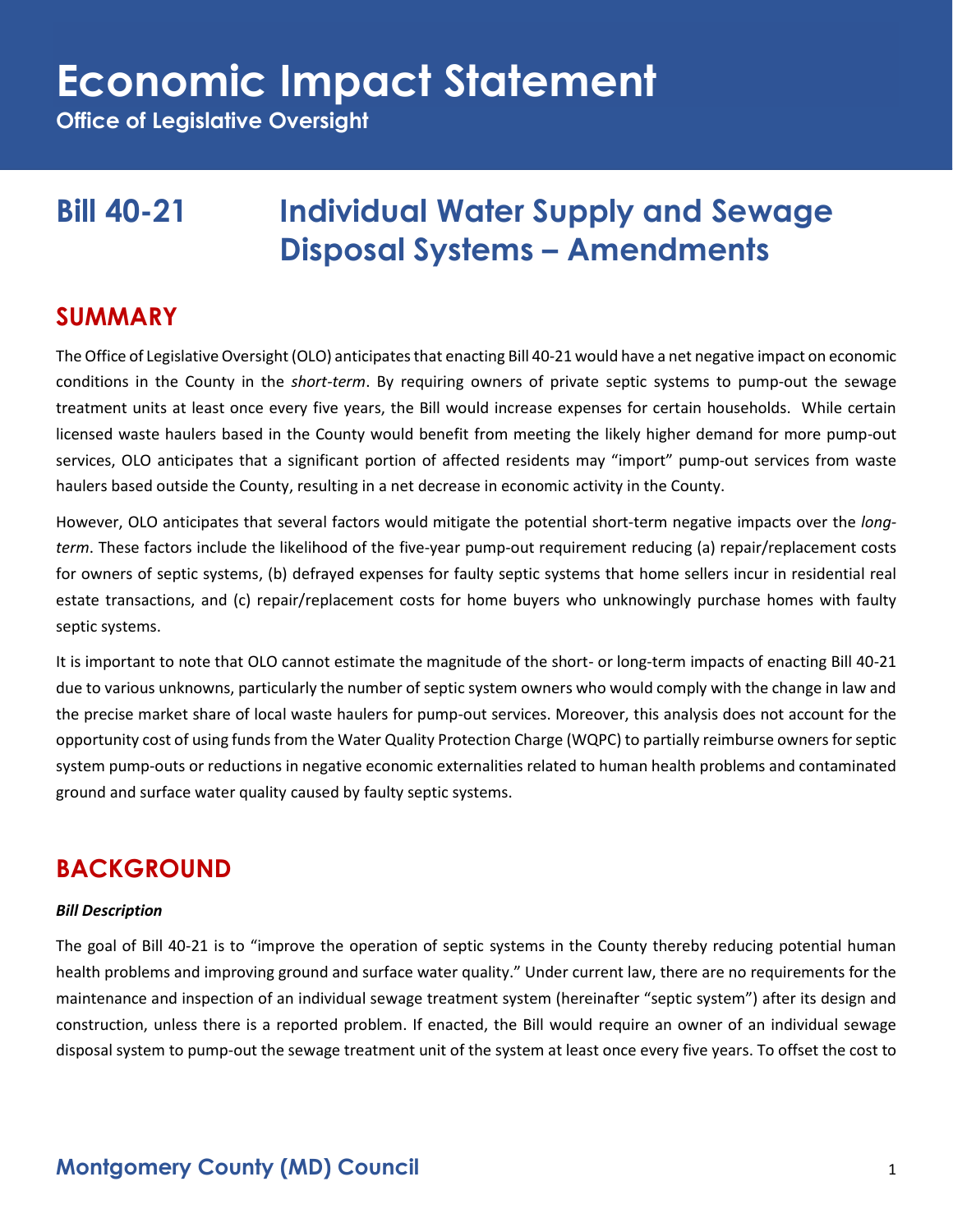**Office of Legislative Oversight**

owners, the Bill would also authorize the use of WQPC funds to "partially reimburse" property owners for septic system pump-outs. Finally, the Bill would clarify certain definitions concerning individual water supply and sewage disposal.<sup>1</sup>

#### *Primary Stakeholders*

The economic impacts from enacting Bill 40-21 would occur through owners of individual sewage disposal systems being required to pump-out the units at least once every five years and the County partially reimbursing owners for these costs. If the Bill achieves its goal of increasing the frequency of septic system pump-outs in the County, the following residents and businesses would experience economic impacts:

▪ **Owners of the current and future stock of septic systems who otherwise would not pump-out their systems on a five-year basis in the absence of enacting Bill 40-21**. Currently, there are an estimated 18,922 individual septic systems in the County, with the majority located in the Up-County and Mid-County. See attached graph of Demographic Index and Septic System Locations.

However, the number of residents who would increase septic system pump-outs due to the change in law is unknown for several reasons. First, the County lacks data on the frequency of pump-outs for septic systems. Therefore, OLO is unable to isolate the number of owners who do not perform pump-outs at least once every five years. Second, it is difficult to estimate the percentage of owners who would comply with the requirement, as compliance would likely depend on the ability of the Department of Environmental Protection (DEP) and/or Department of Permitting Services (DPS), the coordinating County agencies, to educate owners on the importance of routine pump-outs. (See more on compliance in the next section.)

Licensed waste haulers based in the County that would perform pump-out services for owners who otherwise **would not pump-out their systems on a five-year basis in the absence of enacting Bill 40-21.** There are currently 47 waste haulers that have been issued a Sewage Sludge Utilization License by DPS in accordance with COMCOR 27A00.01.13. While DPS does not have the business locations, OLO approximates that 10, or 21%, of the licensed waste haulers are based in the County.

However, OLO is unable to estimate County-based waste haulers' market share for pump-out services because the County does not collect data on the frequency of pump-outs nor the businesses that perform these services.

<sup>&</sup>lt;sup>1</sup> See Introduction Staff Report Montgomery County Council, **Bill 40-21, Individual Water Supply and Sewage Disposal Systems –** [Amendments,](https://apps.montgomerycountymd.gov/ccllims/DownloadFilePage?FileName=2731_1_17776_Bill_40-2021_Introduction_20211102.pdf) Introduced on November 2, 2021.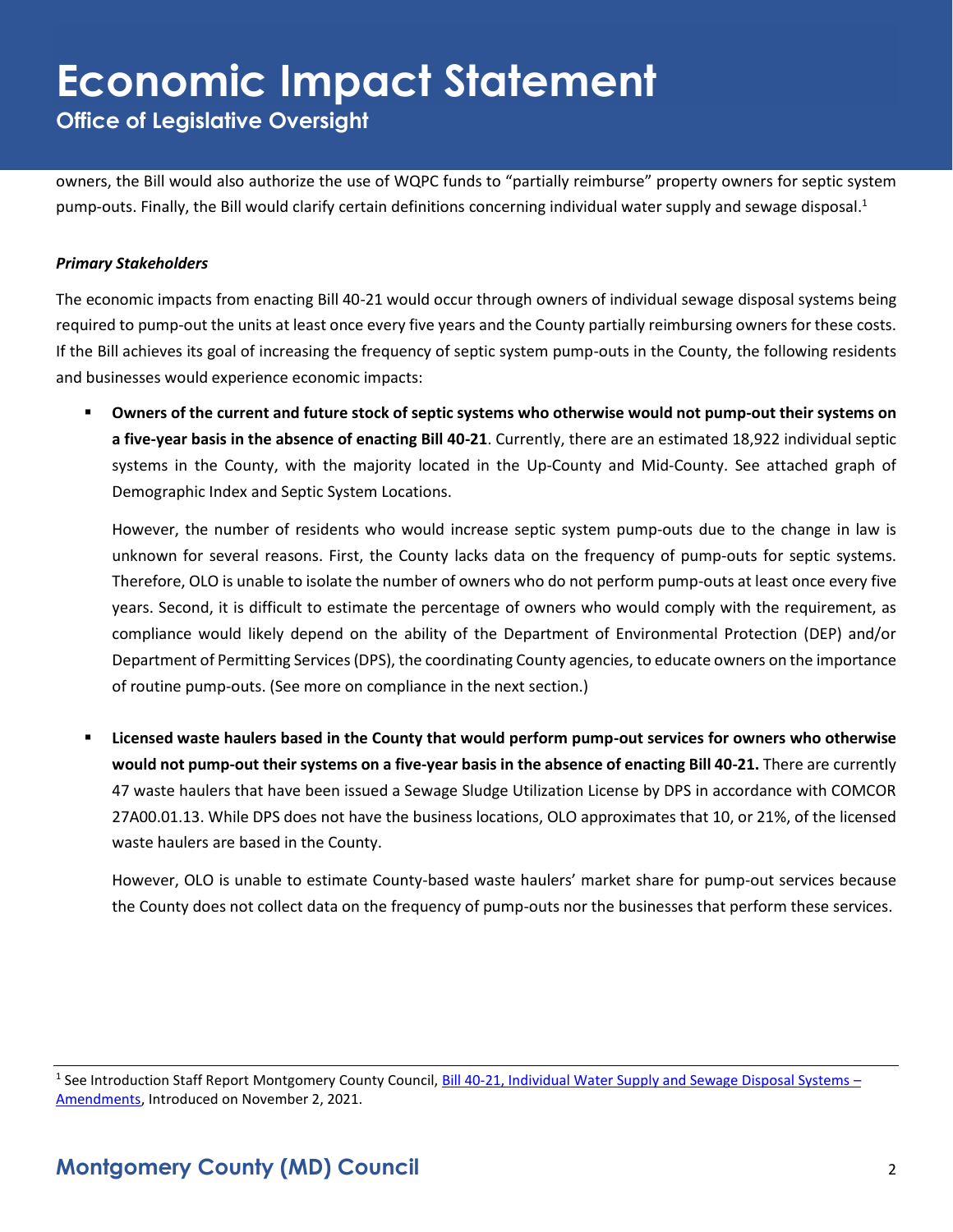**Office of Legislative Oversight**

### **INFORMATION SOURCES, METHODOLOGIES, AND ASSUMPTIONS**

OLO anticipates that enacting Bill 40-21 would increase transactions for pump-out services between owners of the current and future stock of septic systems in the County and licensed waste haulers. If so, affected owners would experience a net decrease in household income, whereas affected businesses would experience a net increase in revenue. Importantly, these effects would occur in the *short-term*—defined here as one five-year cycle for the pump-out requirement. As discussed below, various factors may offset the household income and business revenue effects in the *long-term*.

Predicting the magnitude of the transactions for pump-out services and their overall economic impacts is not possible due to the aforementioned data limitations. For this reason, the goal of this analysis is to anticipate whether enacting the Bill would likely result in a net positive or negative impact on overall economic conditions in the County.

**Methodology:** OLO uses two methodologies in this analysis. First, OLO performs a qualitative assessment of the potential long-term impacts of enacting Bill 40-21. This assessment is based on interviews with several local realtors with experience in transactions for homes with septic-systems and personnel from DPS and DEP.

Second, to assess the short-term net impacts of enacting the Bill, OLO uses input-output (I-O) analysis, a form of quantitative macroeconomic analysis based on the interdependencies between different economic sectors or industries within a national, state, or regional economy.<sup>2</sup> I-O analysis is a methodology commonly used by local planners, policymakers, and investors to estimate how changes in economic activity affect other rounds of spending across all sectors within a specified economy. Importantly, the effect on other rounds of spending diminishes over time due to "leakages," or "money that no longer circulates within the economy because of savings, taxes, or imports." $3$ 

To clarify the concepts, consider the following illustration: On the one hand, households that experience a short-term decrease in income from pump-out service costs may reduce spending at restaurants based in the County, which in turn would decrease the restaurant revenues. The negative economic effects would diminish from leakages, like the restaurant owners using savings to cover operating expenses. On the other hand, local waste haulers that experience increased revenue may hire more employees who reside in the County. These residents may increase their spending at local restaurants. The positive economic effects would also diminish from leakages, like residents using a portion of their income gains to patronize businesses based outside the County.

To perform the I-O analysis for Bill 40-21, OLO uses the Regional Input-Output Modeling System (RIMS II) final-demand multiplier for the Waste Management and Remediation Services industry and Household sector. The RIMS II multipliers, developed by the U.S. Bureau of Economic Analysis,<sup>4</sup> measure the ripple effects of changes in economic activity in terms of four measures:

<sup>&</sup>lt;sup>2</sup> For a non-technical description of I-O analysis, see https://www.investopedia.com/terms/i/input-output-analysis.asp.

<sup>3</sup> U.S. Bureau of Economic Analysis, *RIMS II: An Essential Tool for Regional Developers and Planners*, December 2013, G-3, [https://apps.bea.gov/regional/rims/rimsii/rimsii\\_user\\_guide.pdf.](https://apps.bea.gov/regional/rims/rimsii/rimsii_user_guide.pdf)

<sup>4</sup> Ibid.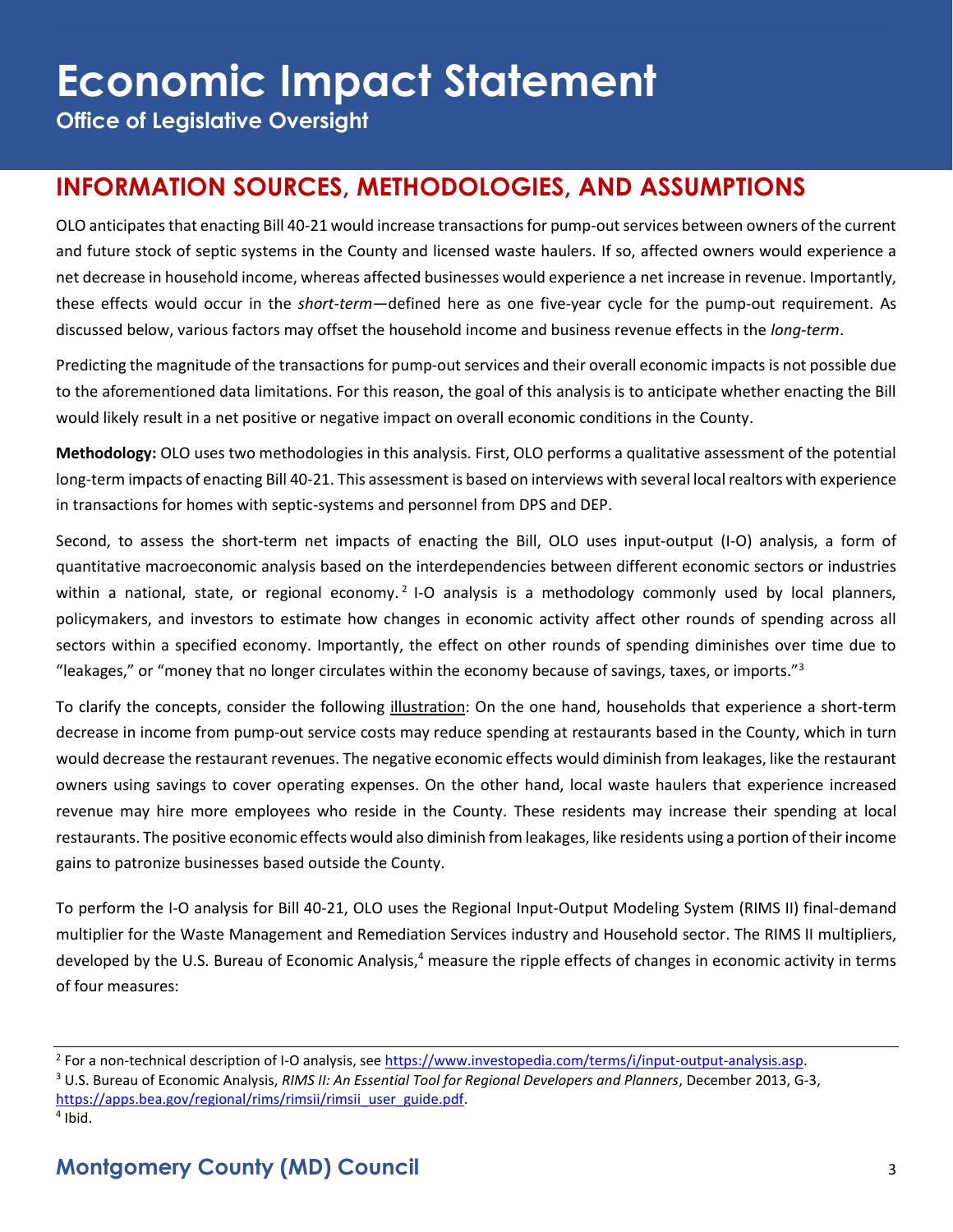**Office of Legislative Oversight**

- Output (sales): total market value of industry output;
- Value-Added: total value of income generated from production (equivalent to gross domestic product);
- Earnings: employee compensation plus net earnings of sole proprietors and partnerships; and
- **Employment:** number of full- and part-time employees.<sup>5</sup>

Industries with relatively high multiplier values for these measures result in greater output, value-added, earning, and employment for every additional dollar of economic activity in those industries. There are multipliers for 64 industries in the County. **Table 1** presents the values of the RIMS II Waste Management and Remediation Services industry and Household sector multipliers.

| <b>Sector</b>               | Output | <b>Earnings</b> | Employment | Value-Added |  |
|-----------------------------|--------|-----------------|------------|-------------|--|
| Waste Management and        | 1.4719 | 0.2432          | 4.4732     | 0.7979      |  |
| <b>Remediation Services</b> |        |                 |            |             |  |
| Household                   | 0.7951 | 0.1587          | 3.8028     | 0.4936      |  |
| <b>Difference</b>           | 0.6768 | 0.0845          | 0.6704     | 0.3043      |  |

#### **Table 1. RIMS II Waste Management and Remediation Services and Household Multipliers for Montgomery County**

**Short-Term Estimates:** Using the Rims II multipliers, OLO estimates short-term net changes in output, earnings, employment, and value-added in the County for increased transactions for pump-out services between owners of the current and future stock of septic systems in the County and licensed waste haulers.

The total cost to households of pumping out 18,922 septic systems, the current estimated stock of units, per every fiveyear cycle is presented in **Figure 1**. Prior OLO analysis on septic systems in the County found that the price for each pumpout service ranges from \$350 to \$500, with a midpoint of \$425.<sup>6</sup> The Figure presents cost estimates with the County's partial reimbursement of \$100, which is assumed in the Fiscal Impact Statement for Bill 40-21. With the \$100 reimbursement, the adjusted price per pump-out ranges from \$250 to \$400, with a midpoint of \$325.

As indicated in **Figure 1**, the total cost would vary significantly on the extent to which owners comply with the pump-out requirement. As previously stated, the County does not track the number of septic system owners who pump-out their units at least once every five years. However, it is worth noting that Fairfax County has achieved high levels of compliance for its five-year pump-out requirement. From FY17 to FY21, approximately 83% of the septic systems (17,899 out of 21,581) were pumped-out.<sup>7</sup>

To illustrate the short-term impacts of enacting Bill 40-21, **Figures 2-5** present estimates of the multiplier effects for every 10 percent increase in pump-out services given the current stock of septic systems (18,922) and the adjusted price range.

 $5$  Ibid,  $3 - 3$  and  $3 - 4$ .

<sup>6</sup> Aron Trombka, *Life-Cycle Regulation of On-Site Wastewater Treatment Systems*, Office of Legislative Oversight, December 6, 2016.

<sup>&</sup>lt;sup>7</sup> Meeting with personnel from Fairfax County's Department of Health, Division of Environmental Health on November 23, 2021.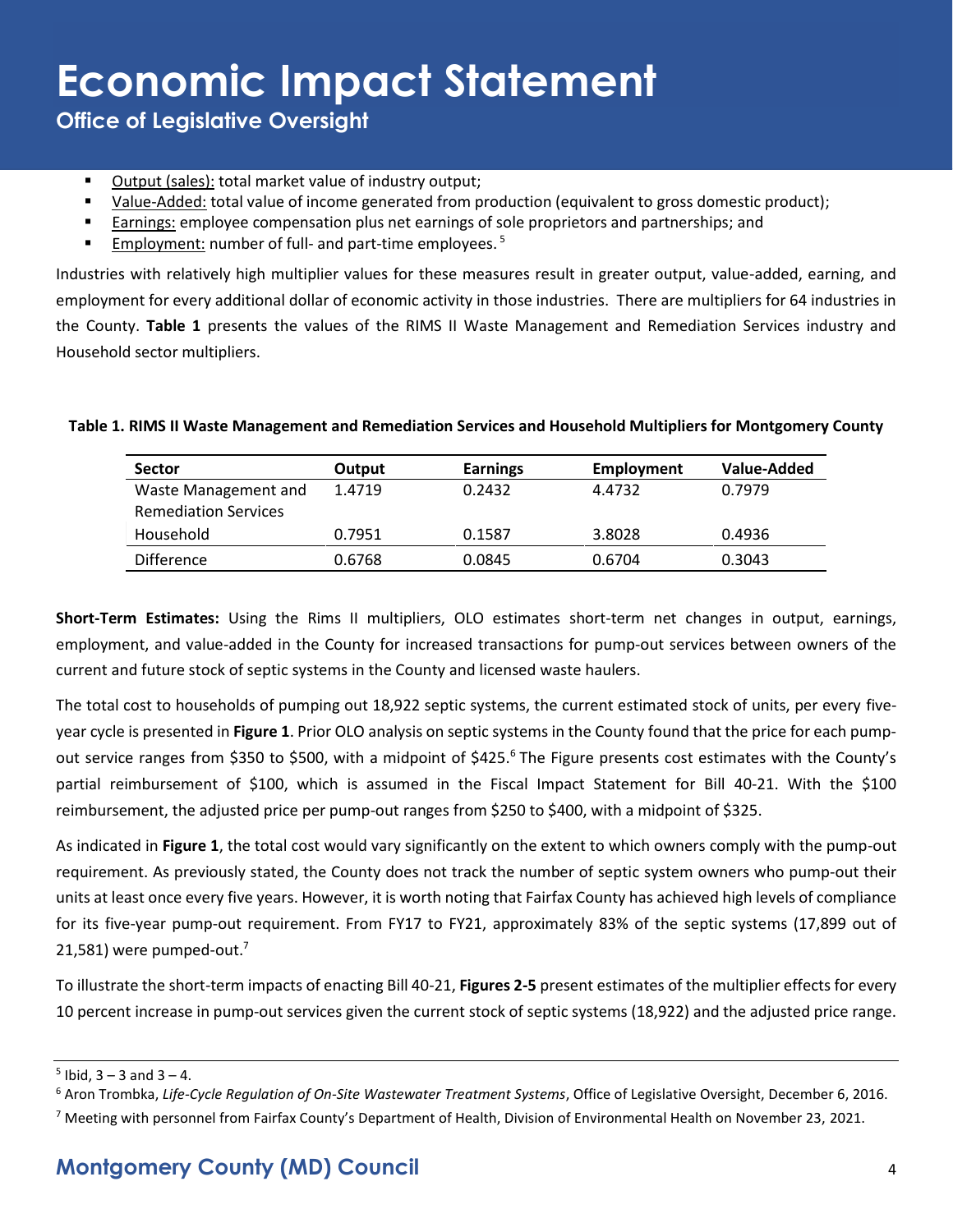**Office of Legislative Oversight**

The estimates vary by the percentage of pump-out services that County-based waste haulers perform. For every 10 percent increase in pump-out services to yield net positive economic impacts, County-based waste haulers would need to perform:

- greater than 54% of services for a net positive change in *output* (**Figure 2**),
- greater than 65% of services for a net positive change in *earnings* (Figure 3),
- greater than 62% of services for a net positive change in *value-added* (**Figure 4**), and
- greater than 85% of services for a net positive change in *jobs* (**Figure 5**).

Importantly, these estimates are significantly higher than the share of County-based businesses (21%) of the total number of licensed waste haulers. On this basis, the I-O analysis suggests that enacting Bill 40-21 may result in a net negative impact on economic conditions in the County in the *short-term*.



**Figure 1. Total Cost to Households Affected by Pump-Out Requirement Per five-year Cycle**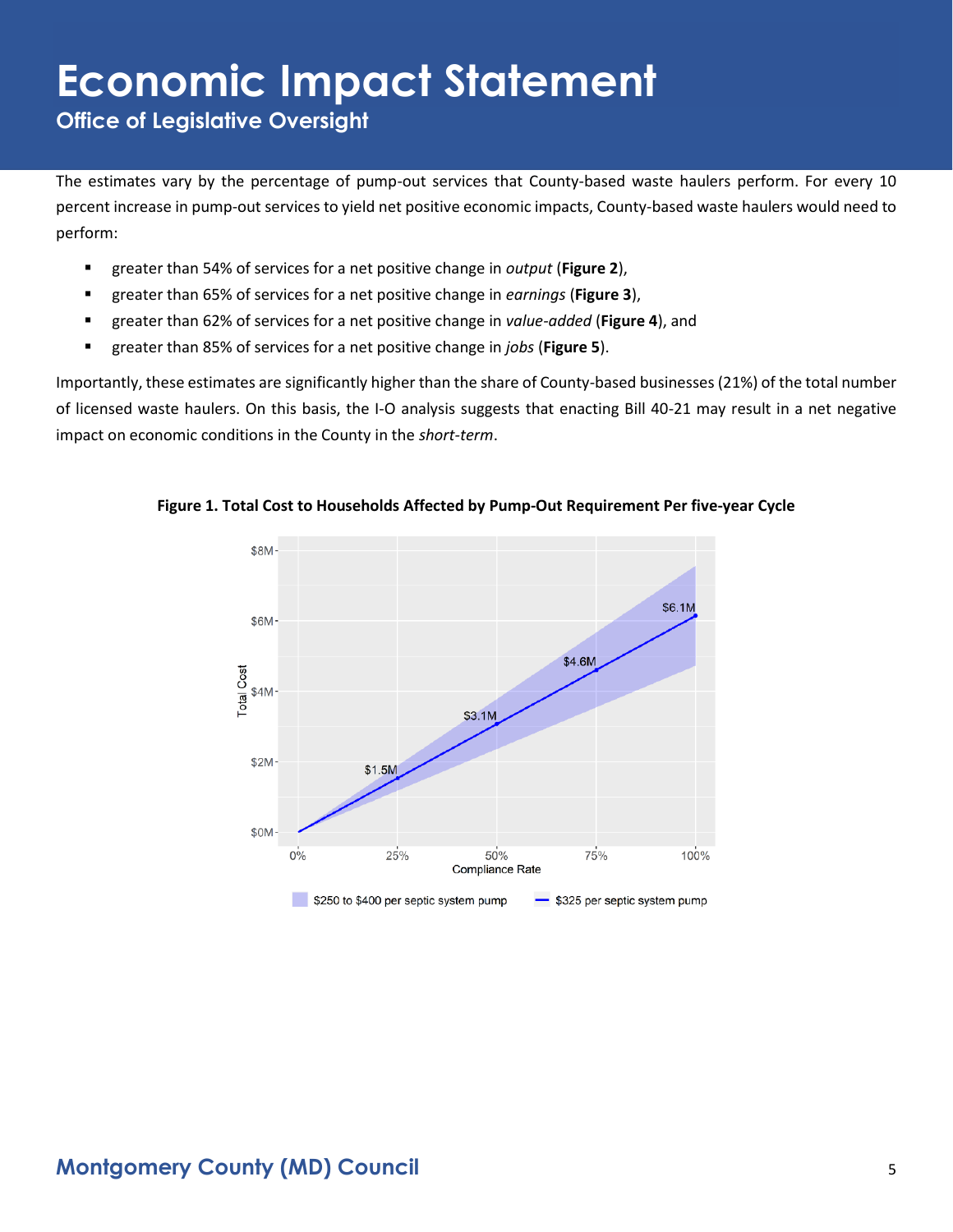**Office of Legislative Oversight**





**Figure 3. Effect of Pump-Out Requirement on** *Earnings* **Per 10% Increase in Compliance**

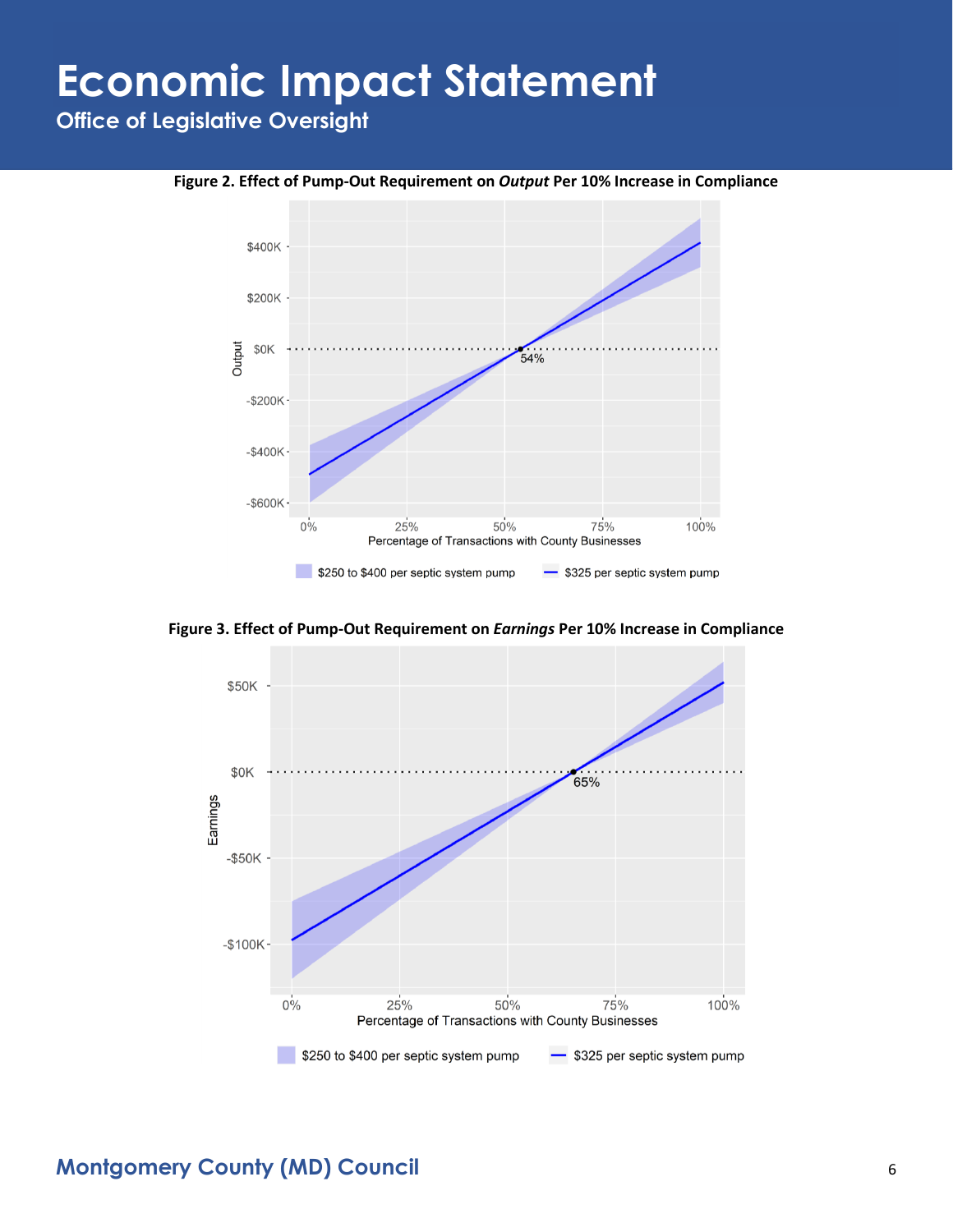**Office of Legislative Oversight**

**Figure 4. Effect of Pump-Out Requirement on** *Value-Added* **Per 10% Increase in Compliance**



**Figure 5. Effect of Pump-Out Requirement on** *Jobs* **Per 10% Increase in Compliance**



#### **Montgomery County (MD) Council** 7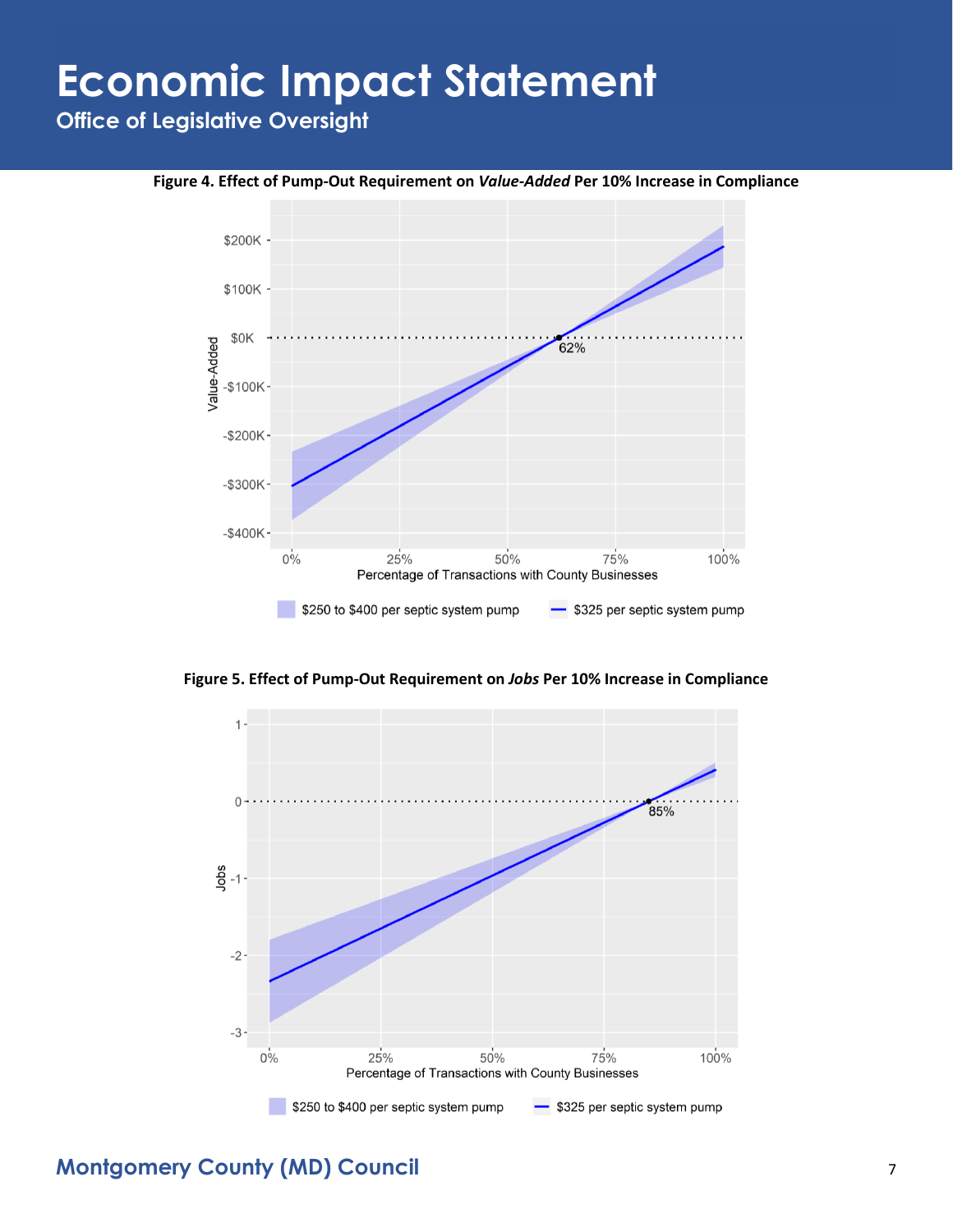**Office of Legislative Oversight**

**Long-Term:** While the I-O analysis suggests that enacting Bill 40-21 may have net negative economic impacts in the *shortterm*, several factors likely would mitigate the economic costs over the *long-term*.OLO consulted with several local realtors with experience in transactions for homes with septic-systems as well as personnel from DPS and DEP. They identified the following costs associated with improper maintenance of septic systems:

- Improper maintenance can reduce the life expectancy of septic systems, requiring owners to incur higher repair/replacement costs over the long-term.
- **■** Improper maintenance can affect residential real estate transactions. Although septic system inspections are not required by State or County law, prospective buyers often request them. When septic systems fail inspection, owners often reduce the price of their homes to defray the cost of septic system repairs/replacements.
- Moreover, home buyers do not always request inspections. For instance, buyers may want to increase the competitiveness of their offers or lack familiarity with septic systems. As a result, home prices may not properly account for septic system repair/replacement costs that buyers incur after purchasing homes, resulting in a market inefficiency.

Based on qualitative evidence, OLO anticipates that the five-year pump-out requirement likely would reduce repair/replacement costs for owners, bolster home values, and reduce risk for home buyers. Over the *long-term*, these positive economic impacts would mitigate the anticipated negative impacts of enacting Bill 40-21 in the short-term. However, data and time limitations prevent OLO from estimating the magnitude of these impacts over the long-term.

**Scope Limitations:** It is important to note that the I-O analysis and qualitative assessment does not account for several factors that would likely influence the economic impacts of enacting Bill 40-21. These factors include:

- opportunity cost of using funds from the Water Quality Protection Charge to reimburse owners for septic system pump-outs; and
- reduction in negative economic externalities related to human health problems and contaminated ground and surface water quality caused by the faulty septic systems.

### **VARIABLES**

The primary variables that would affect the economic impacts of enacting Bill 40-21 are the following:

- number of septic system owners who do not perform pump-outs at least once every five years;
- percentage of these owners who would comply with the pump-out requirement;
- average price for each pump-out service;
- market share of County-based waste haulers for pump-out services;
- total annual repair/replacement costs for septic systems;
- **•** percentage of septic system inspections in residential real estate transactions; and
- total annual defrayed septic system expenses in residential real estate transactions.

### **Montgomery County (MD) Council** 8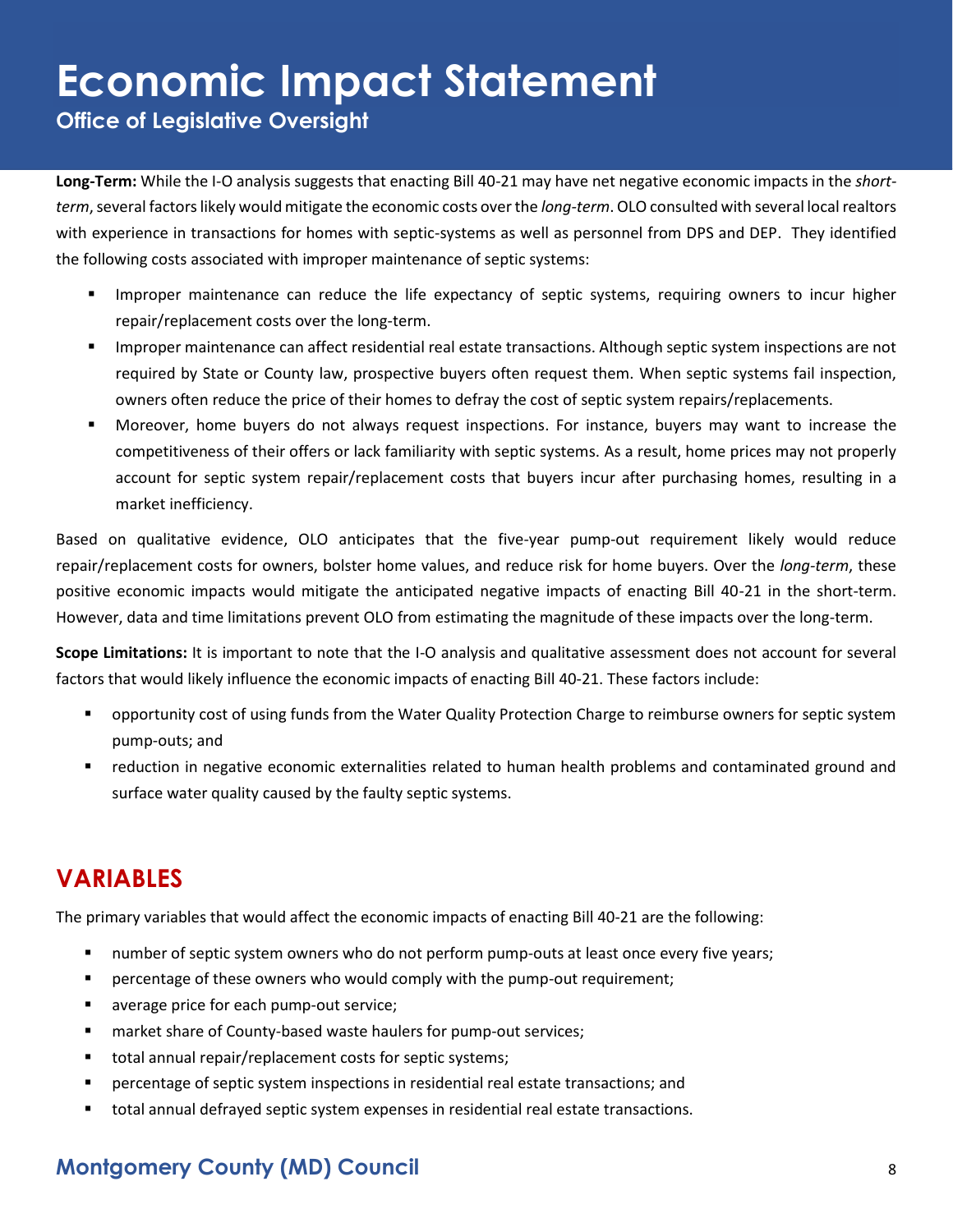**Office of Legislative Oversight**

### **IMPACTS**

**WORKFORCE** ▪ **TAXATION POLICY** ▪ **PROPERTY VALUES** ▪ **INCOMES** ▪ **OPERATING COSTS** ▪ **PRIVATE SECTOR CAPITAL INVESTMENT** ▪ **ECONOMIC DEVELOPMENT** ▪ **COMPETITIVENESS**

#### **Businesses, Non-Profits, Other Private Organizations**

OLO anticipates that enacting Bill 40-21 would have conflicting impacts on private organizations in the County in terms of several of the Council's priority indicators.<sup>8</sup>

The Bill would have targeted, positive impacts on licensed waste haulers based in the County. If septic system pump-outs increase due to the change in law, these businesses likely would experience net revenue increases from pump-out services, which would result in net increases in business income holding all else equal. The magnitude of increases in business revenues and incomeslargely would depend on owner compliance with the five-year pump-out requirement and local waste haulers' share of the market for pump-out services, with greater owner compliance and market share having a positive effect on these indicators. It is worth noting, however, that local waste haulers may experience a net decrease in revenues from septic system repairs/replacements over the long-term.

As illustrated in the I-O analysis, Bill 40-21 may have diffuse, negative impacts on businesses in the County. If septic system pump-outs increase due to the change in law, there would be an increase in transactions for pump-out services between owners of septic systems and licensed waste haulers. These transactions would result in net increases in expenses for the Household sector and revenues in the Waste Management and Remediation Services sector, holding all else equal. Although the multiplier effects for the Waste Management and Remediation Services sector is relatively higher across all four RIMS II measures (see **Table 1**), OLO anticipates that a significant portion of the businesses in this sector that would provide the pump-out services are based outside the County. This conclusion is based on County-based waste haulers constituting 21% of the licensed waste haulers according to an OLO estimate, whereas local waste haulers would need to perform anywhere from 54% to 85% of the services for net positive changes in output, earnings, value-added, and jobs to occur (see **Figures 2-5**). Thus, the Bill may result in economic leakages in the form of County households "importing" pump-out services.

Beyond these impacts, OLO does not anticipate that enacting Bill 40-21 would significantly affect private organizations in terms of the Council's other priority indicators.

#### **Residents**

OLO anticipates that enacting Bill 40-21 would have net negative impacts on County residents in the *short-term* in terms of several of the Council's priority indicators. However, OLO believes short-term negative impacts likely would reduce over the *long-term*.

<sup>8</sup> Montgomery County Code, [Sec. 2-81B, Economic Impact Statements.](https://codelibrary.amlegal.com/codes/montgomerycounty/latest/montgomeryco_md/0-0-0-80894)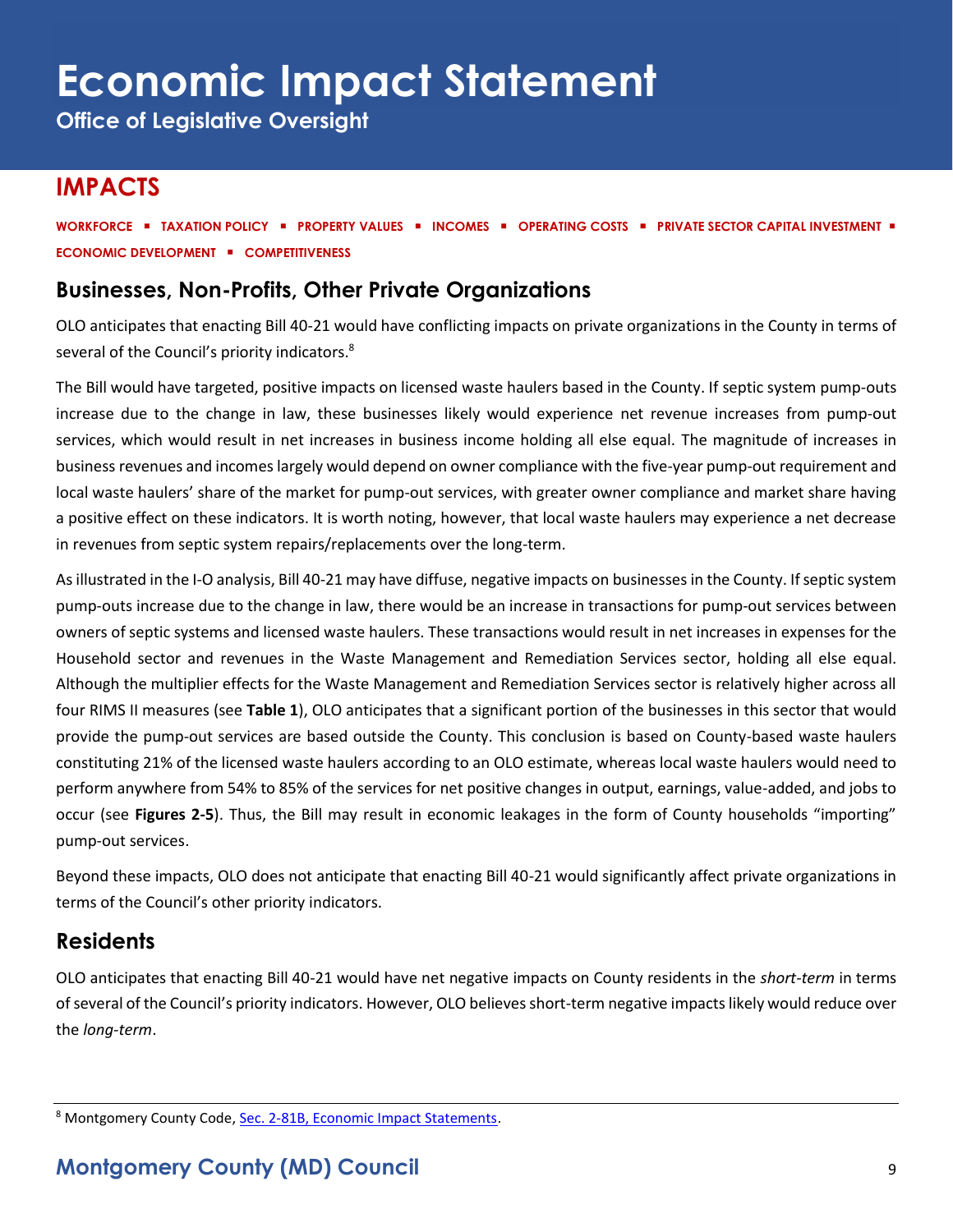**Office of Legislative Oversight**

Bill 40-21 would have conflicting, targeted impacts on any residents who otherwise would not pump-out their septic systems on a five-year basis in the absence of enacting the Bill. On the one hand, these residents would experience *minor* increases in septic system maintenance expenses in the short-term. As **Table 2** shows, for one household, the cost of pumping-out a septic system spread out across five years would increase annual household expenses by approximately \$65 with the partial reimbursement and \$85 without the reimbursement. On the other hand, these residents may incur lower repair/replacement costs over the long-term and/or mitigate defrayed expenses for faulty septic systems when they sell their homes in the future. Similarly, certain home buyers would benefit from reduced risk of significant repair/replacement costs for unknowingly purchasing homes with faulty septic systems.

|                           | \$100 Partial<br>Reimbursement |           |            | <b>No</b><br>Reimbursement |           |       |
|---------------------------|--------------------------------|-----------|------------|----------------------------|-----------|-------|
|                           | Min                            | Mid-point | <b>Max</b> | Min                        | Mid-point | Max   |
| <b>Cost Per five-year</b> |                                |           |            |                            |           |       |
| Cycle                     | \$250                          | \$325     | \$400      | \$350                      | \$425     | \$500 |
| <b>Cost Per Year</b>      | \$50                           | \$65      | \$80       | \$70                       | \$85      | \$100 |

#### **Table 2. Pump-Out Service Costs Per One Septic System**

As illustrated in the I-O analysis, Bill 40-21 may have diffuse, negative impacts on residents affected by any net decrease in economic activity caused from the economic leakages described above.

Beyond these impacts, OLO does not anticipate that enacting Bill 40-21 would significantly affect residents in terms of the Council's other priority indicators.

#### **DISCUSSION ITEMS**

To limit potential economic leakages in the form of residents "importing" pump-out services from waste haulers based outside the County, Councilmembers may want to consider granting the partial reimbursement to owners of septic systems on the condition that they use County-based licensed waste haulers to perform the services. The Reforest Montgomery coupon, in which participating businesses are all based in the County, offers a potential model for Councilmembers to consider. 9

<sup>&</sup>lt;sup>9</sup> See Montgomeryplanning.org, Native Tree Discount.